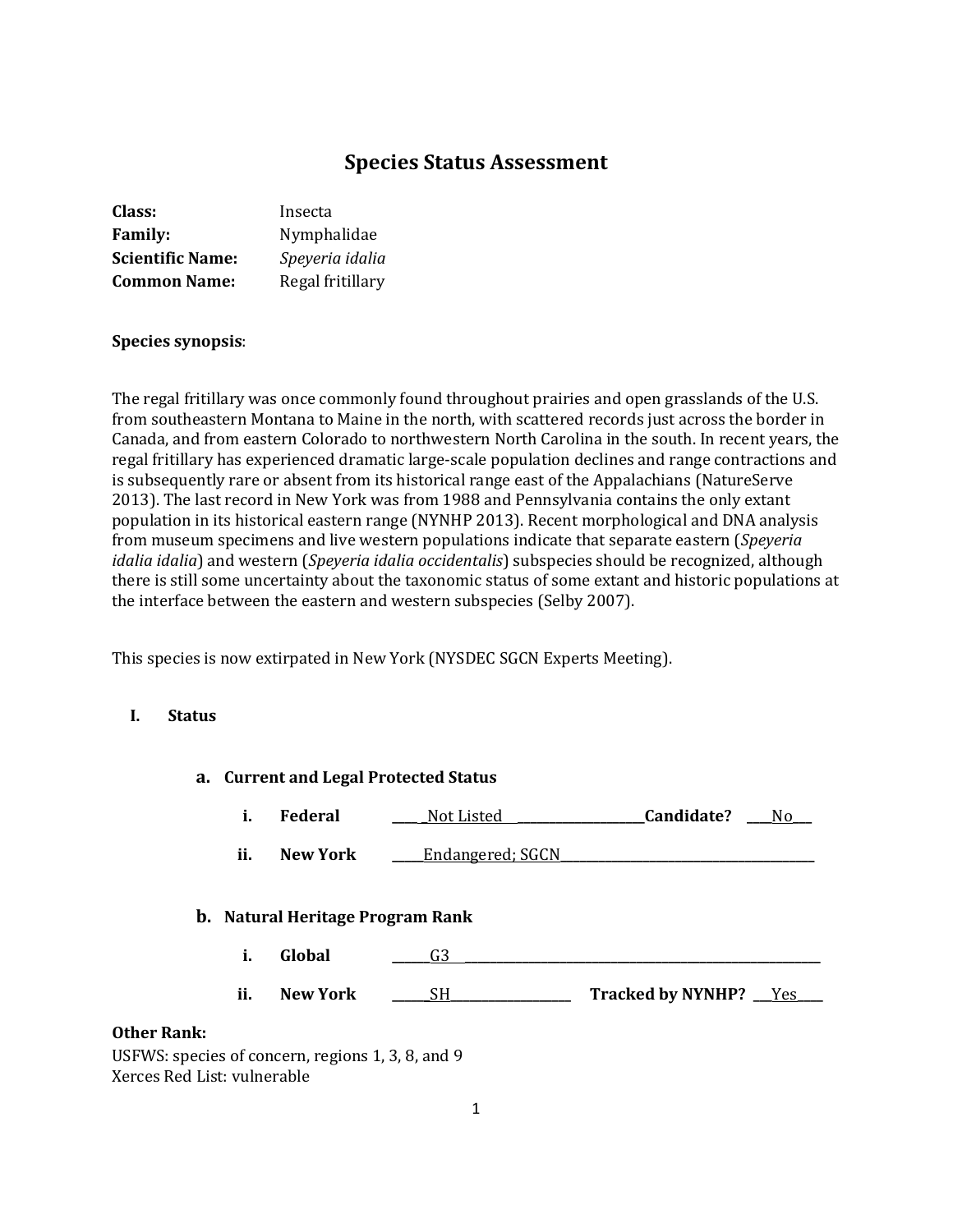#### **Status Discussion:**

The G3 ranking states that despite the relatively large number of extant populations (>100) in the western portion of its range, the regal fritillary "cannot be considered secure because of its very recent large scale decline and range contraction, resulting in a recent loss of approximately 30% of its historic range, and on-going decline in some or possibly all other parts of its range" (Selby 2007). There is no evidence that this species is stable anywhere and there are probably very few strong metapopulations. Historical records for this species are from 33 states and 5 Canadian provinces, however, it is presumed extirpated in 7 states, possibly extirpated in 10 states, critically imperiled in 6, imperiled in 3, vulnerable in 4, and apparently secure in only 1 state, Kansas (Selby 2007). The regal fritillary is also listed as endangered in 5 states: Indiana, Michigan, New York, Ohio, and Wisconsin, threatened in 1: Illinois, and special concern in 4: Connecticut, Iowa, Minnesota, and Vermont. The USDA has designated this species as sensitive in regions 1, 2, 8, and 9 due to the dramatic reduction in range and numbers, and the insecurity of most populations due to fragmentation and isolation of populations and suitable habitat (Selby 2007). It was also listed as a category II species (possible candidate for listing) under the Endangered Species Act until 1996, when this category was eliminated.

### **II. Abundance and Distribution Trends**

#### **a. North America**

| i.  | Abundance     |                                   |        |         |
|-----|---------------|-----------------------------------|--------|---------|
|     |               | <u>X</u> declining ____increasing | stable | unknown |
| ii. | Distribution: |                                   |        |         |
|     |               | <u>X</u> declining ____increasing | stable | unknown |
|     |               |                                   |        |         |

**Time frame considered: \_\_\_\_\_**1950 - present**\_\_\_\_\_\_\_\_\_\_\_\_\_\_\_\_\_\_\_\_\_\_\_\_\_\_\_\_\_\_\_\_\_\_\_\_**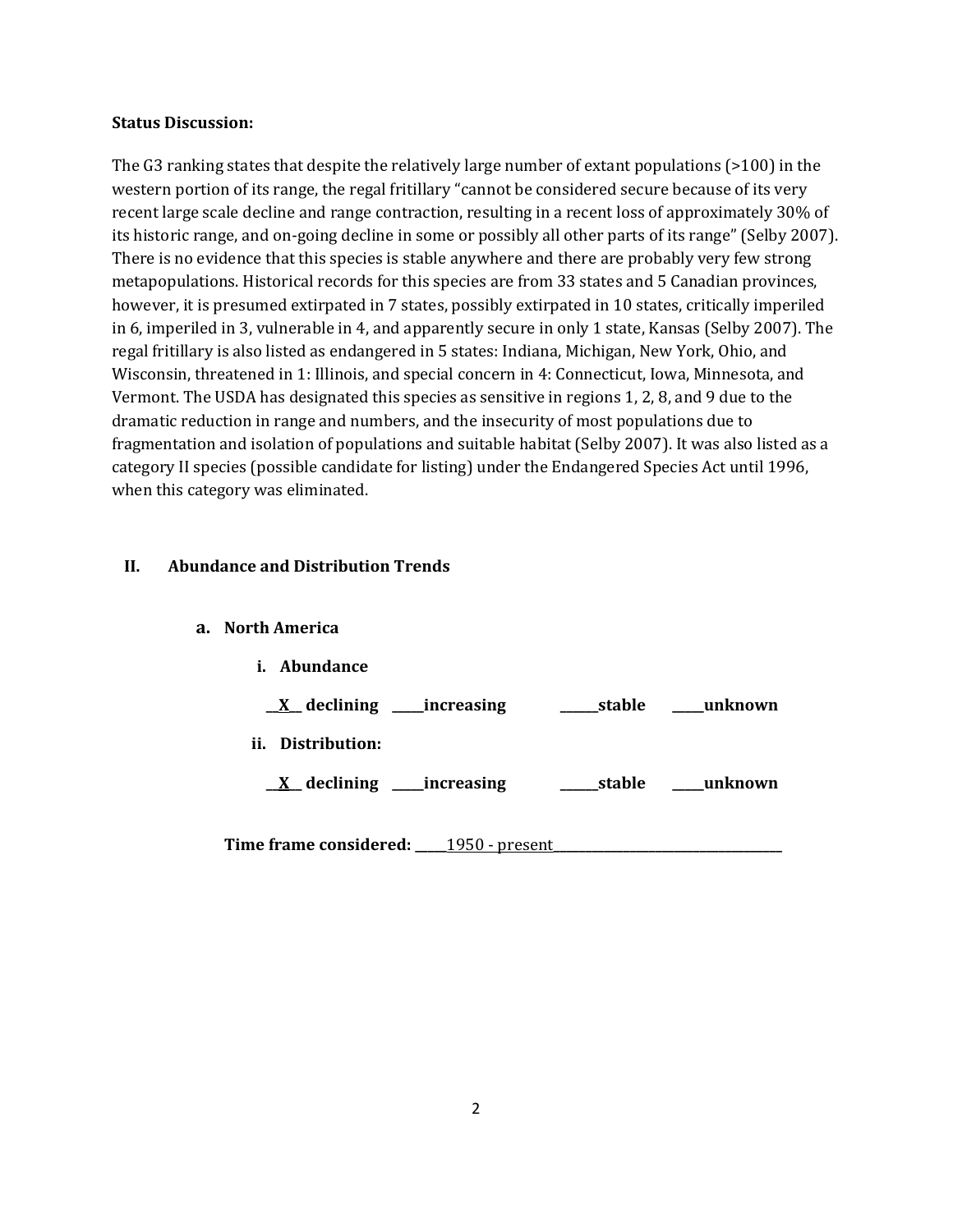- **b. Regional**
	- **i. Abundance**

| ii. Distribution:                                                                                                       |                      |
|-------------------------------------------------------------------------------------------------------------------------|----------------------|
|                                                                                                                         |                      |
| Regional Unit Considered: ______ Region 5 - northeast ____________________<br>Time Frame Considered: 1950 - present     |                      |
| c. Adjacent States and Provinces                                                                                        |                      |
| CONNECTICUT Not Present _______ No data X_                                                                              |                      |
| i. Abundance                                                                                                            |                      |
| declining ___ increasing ___ stable __ X_ unknown                                                                       |                      |
| ii. Distribution:                                                                                                       |                      |
| ___ declining ___ increasing ___ stable __ X_unknown                                                                    |                      |
| Time frame considered: <u>late 1940s - present</u> entitled and the constant of the term of the term of the term of the |                      |
| *extirpated species of concern                                                                                          |                      |
| MASSACHUSETTS Not Present ______                                                                                        | No data $\mathbf{X}$ |
| i. Abundance<br>___ declining ___ increasing ___ stable __ X_ unknown                                                   |                      |
| ii. Distribution:                                                                                                       |                      |
| ____ declining ____ increasing _____ stable __ <u>X</u> _unknown                                                        |                      |
| Time frame considered: _1950 - present                                                                                  |                      |
| Listing Status: Not Listed                                                                                              | SGCN? No             |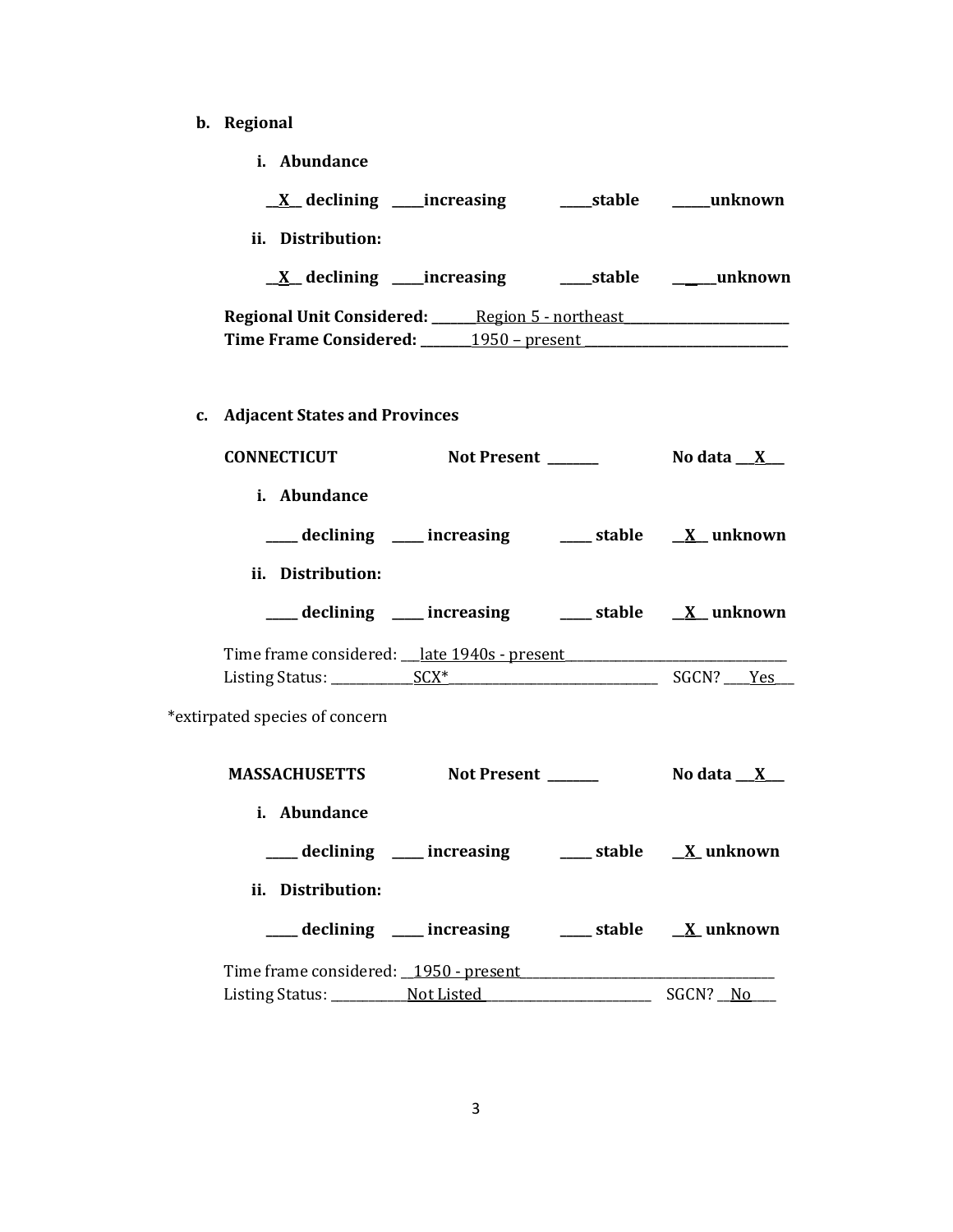| <b>NEW JERSEY</b>                     | Not Present ______                                              | No data $\mathbf{X}$            |
|---------------------------------------|-----------------------------------------------------------------|---------------------------------|
| i. Abundance                          |                                                                 |                                 |
|                                       | ___ declining ___ increasing ___ stable __ X_unknown            |                                 |
| ii. Distribution:                     |                                                                 |                                 |
|                                       | ___ declining ___ increasing ___ stable __ X_unknown            |                                 |
|                                       |                                                                 |                                 |
|                                       |                                                                 |                                 |
| PENNSYLVANIA                          |                                                                 |                                 |
| i. Abundance                          |                                                                 |                                 |
|                                       |                                                                 |                                 |
| ii. Distribution:                     |                                                                 |                                 |
|                                       |                                                                 |                                 |
|                                       |                                                                 |                                 |
|                                       |                                                                 |                                 |
| <b>VERMONT</b>                        | Not Present ______                                              | No data $\_\ X$                 |
| i. Abundance                          |                                                                 |                                 |
|                                       |                                                                 |                                 |
| ii. Distribution:                     |                                                                 |                                 |
|                                       | ___ declining ____increasing ______stable ___ <u>X</u> _unknown |                                 |
| Time frame considered: 1950 - present |                                                                 |                                 |
|                                       |                                                                 |                                 |
| <b>QUEBEC</b>                         | Not Present $X$                                                 | No data $\_\_\_\_\_\_\_\_\_\_\$ |
| <b>ONTARIO</b>                        |                                                                 | Not Present $X$ No data _______ |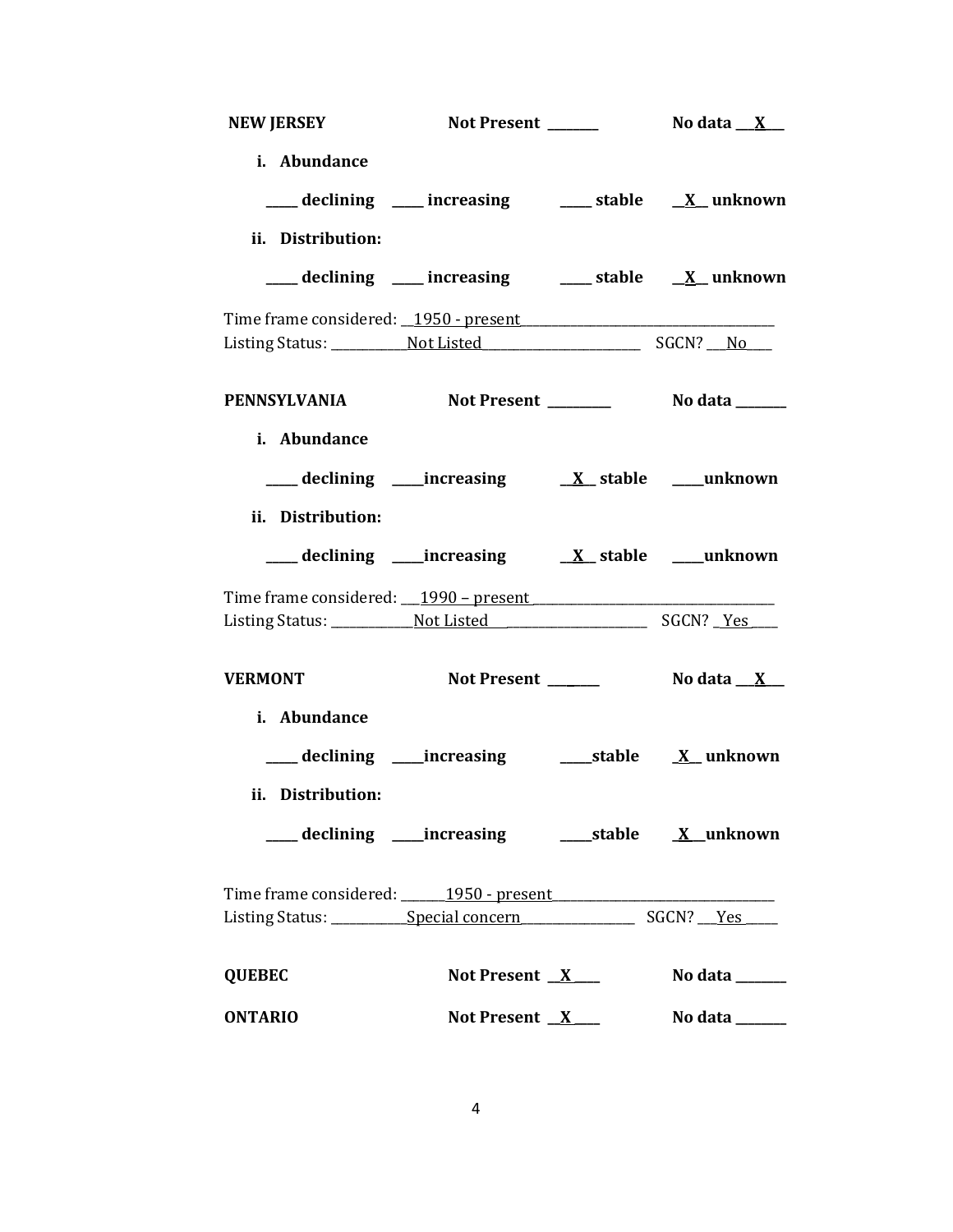| d. NEW YORK                                     |  | No data        |
|-------------------------------------------------|--|----------------|
| <i>i.</i> Abundance                             |  |                |
| ____ declining ____ increasing                  |  | stable unknown |
| ii. Distribution:                               |  |                |
| declining ___ increasing ___ stable ___ unknown |  |                |
| Time frame considered: _________ 1950 – present |  |                |

Extirpated

### **Monitoring in New York.**

There are no current monitoring activities for this species.

#### **Trends Discussion:**

The decline of the regal fritillary in the eastern portion of its range occurred mainly from the 1940s to early 1990s. Viable colonies in the extreme northeastern portion of their range (Maine, Massachusetts, and Connecticut) started to disappear by the late 1940s and the disappearance of populations in other New England states was apparent by the 1950s (Selby 2007). Habitat fragmentation was probably the major factor responsible for the New England population declines, but collecting, housing development, gypsy moth spraying, and severe storms were the final factors of extirpation for many populations (Selby 2007). A north to south disappearance was reported for New York and seems to be a general pattern of extirpation across the range (Selby 2007, NatureServe 2013). The eastern populations crashed to near extinction from the 1960s to early 1990s with populations on Nantucket Island, Block Island, and Long Island persisting until 1991 (NatureServe 2013). Long term decline trends are estimated at >90% based on habitat loss and range contraction alone, resulting in scattered, mostly isolated remnant colonies (NatureServe 2013). Short term declines are estimated at 30-70% due to severe declines in more than half of its range, although it may be holding its own in some western prairie regions for now (NatureServe 2013). Approximately 100-200 viable breeding or metapopulations remain and many more individual colonies, but most of these seem to contain less than 200 adults (NatureServe 2013).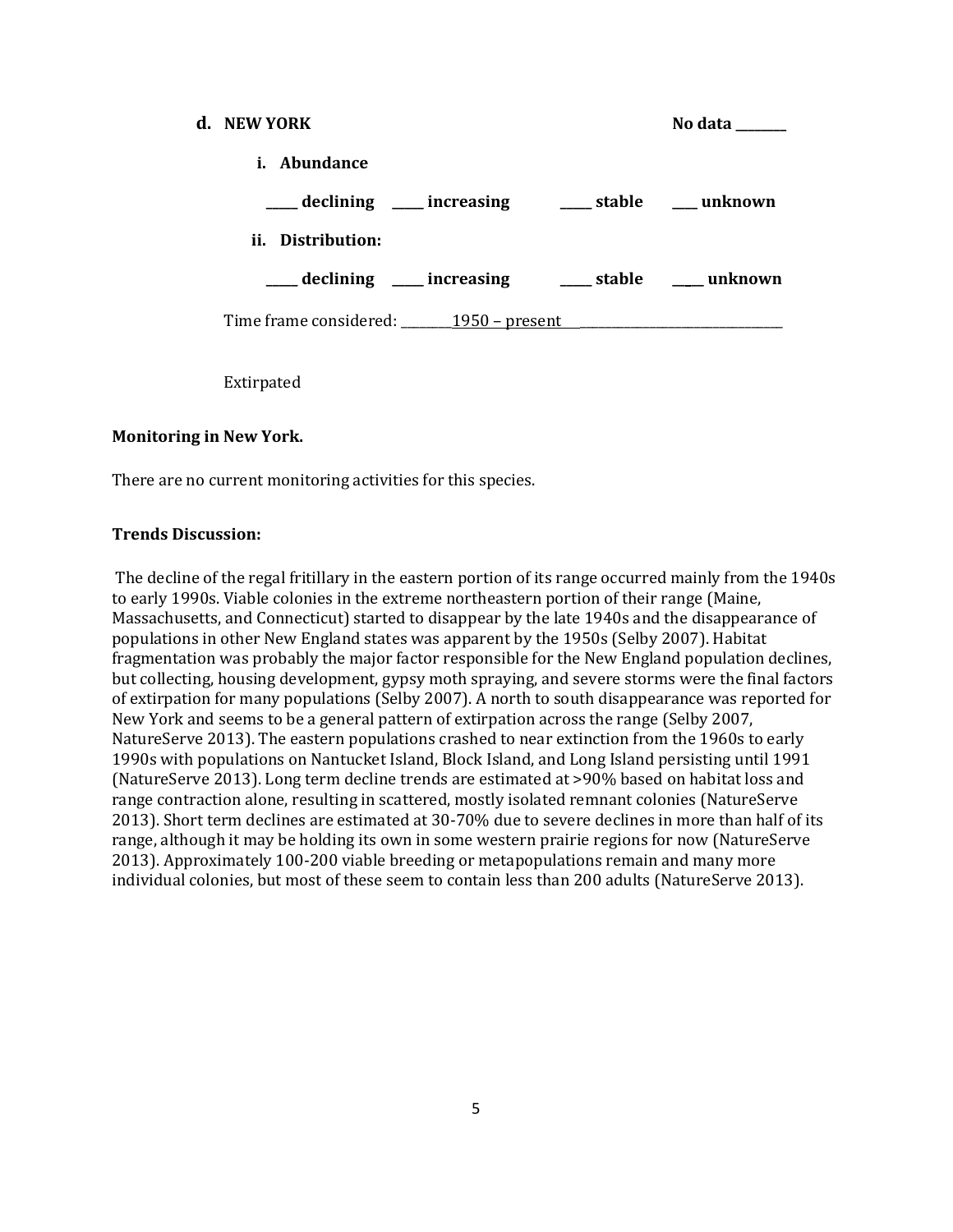

**Figure 1**. Historic county distribution for the regal fritillary throughout its range in North America (Selby 2007).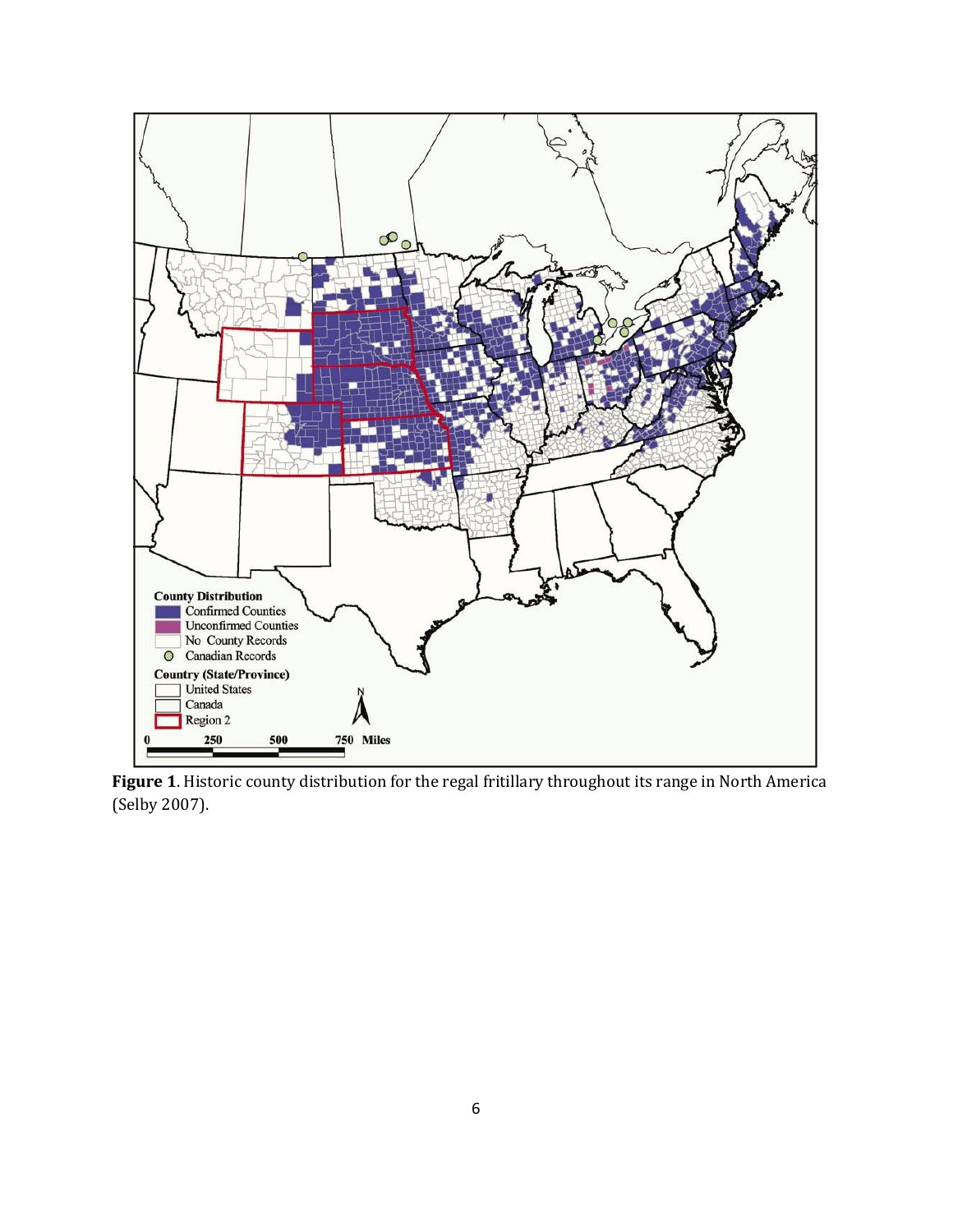

**Figure 2.** National Heritage Program State/Province status ranks and historic county distribution for regal fritillary in North America (NatureServe 2013).



**Figure 3**. Historical distribution of the regal fritillary by county (NYNHP 2013).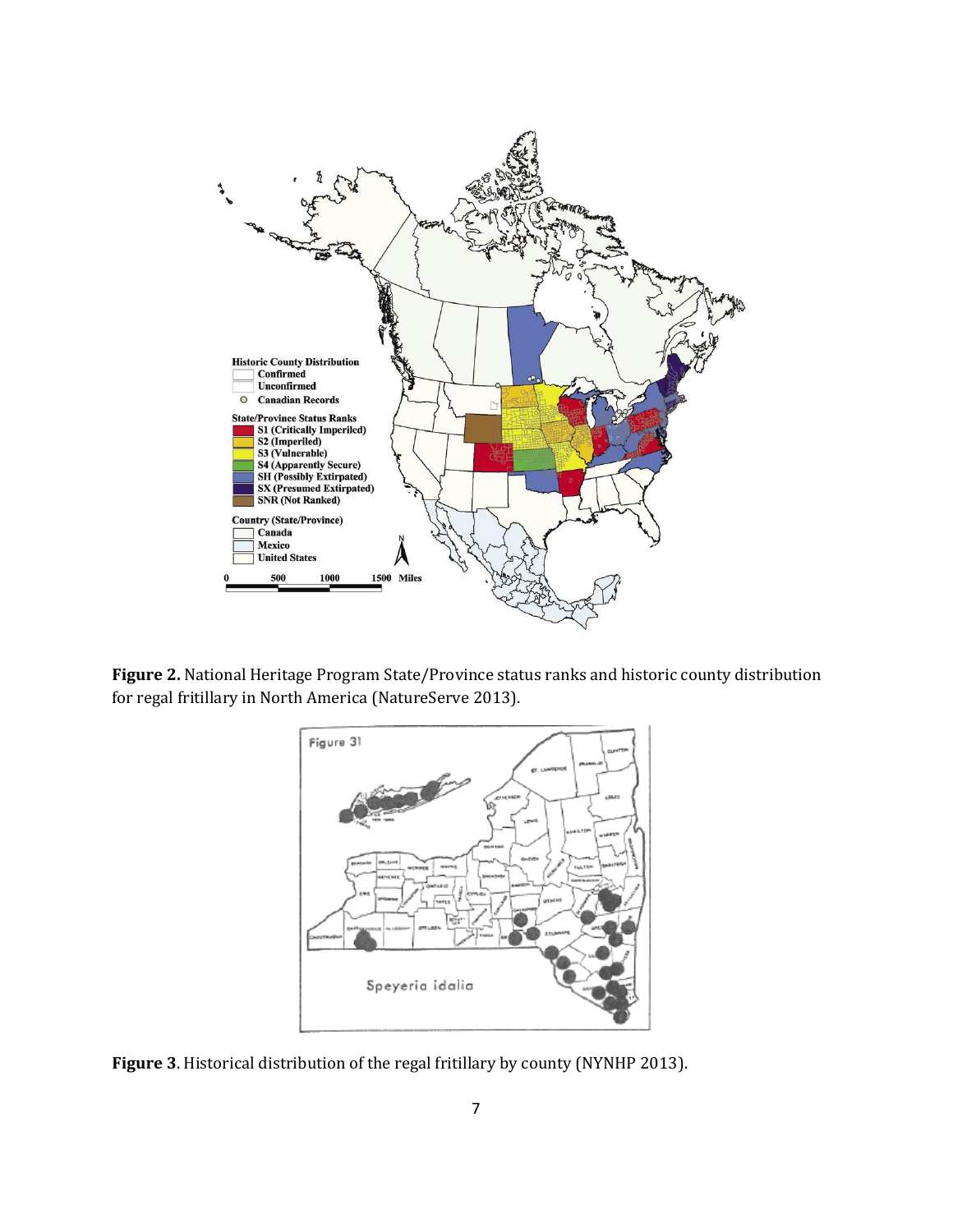### **III. New York Rarity, if known:**

| Historic      | # of Animals | # of Locations | % of State |
|---------------|--------------|----------------|------------|
| prior to 1970 |              |                |            |
| prior to 1980 |              |                |            |
| prior to 1990 | 100-200      |                |            |

#### **Details of historic occurrence:**

This species is historically known from Long Island, the Hudson Valley, and Allegheny State Park (NYNHP 2013). The last known record of occurrence is from Prospect Hill and Montauk, Long Island in 1988 when one individual was observed at each location (NYNHP 2013)

| Current | # of Animals | # of Locations | % of State |
|---------|--------------|----------------|------------|
|         |              |                |            |

## **Details of current occurrence:**

There have been no recent collections or occurrences, but several sightings of strays on Long Island (NYNHP 2013).

## **New York's Contribution to Species North American Range:**

**Distribution** (percent of NY where species occurs) **Abundance** (within NY distribution) \_X\_\_ 0-5% \_\_\_ abundant \_\_\_\_ 6-10% \_\_\_ common \_\_\_\_ 11-25% \_\_\_ fairly common \_\_\_\_ 26-50% \_\_\_ uncommon \_\_\_ >50% \_\_\_ rare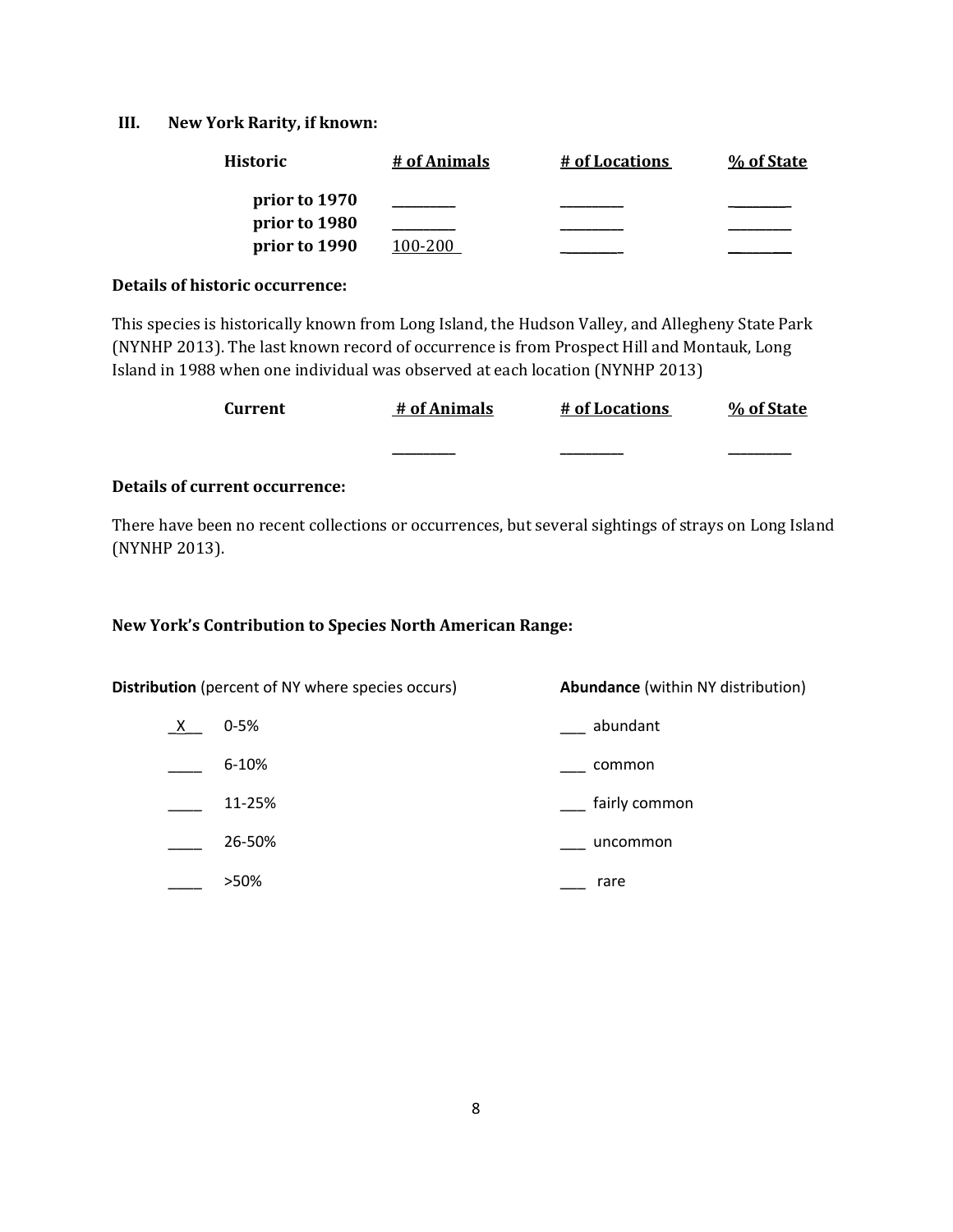## **NY's Contribution to North American range**

 $X$  0-5%  $\frac{6-10\%}{2}$  $\frac{11-25\%}{2}$ 

 $\frac{26-50\%}{26}$ 

 $\frac{1}{2}$  >50%

## **Classification of New York Range**

\_\_\_\_\_ Core

\_\_\_\_\_ Peripheral

 $\underline{X}$  Disjunct

Distance to core population:

\_\_\_\_\_\_\_\_\_\_\_\_\_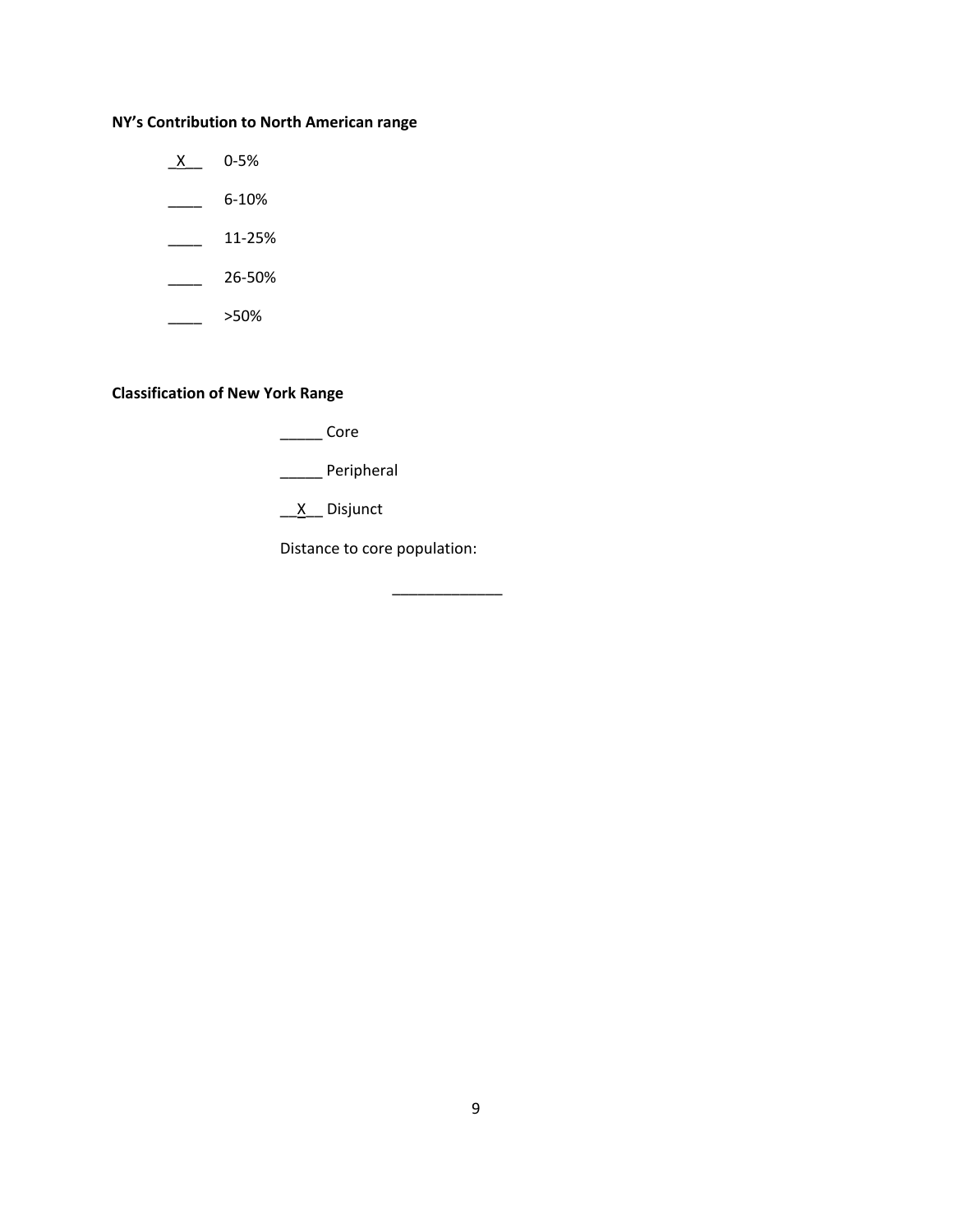## **I. Primary Habitat or Community Type:**

- **1.** Freshwater marsh
- **2.** Open acidic peatlands
- **3.** Open Alkaline peatlands
- **4.** Native barrens and savannah
- **5.** Old field managed grasslands

## **Habitat or Community Type Trend in New York:**

| $X$ Declining                   | <b>Stable</b> | <b>Increasing</b>          | Unknown_ |
|---------------------------------|---------------|----------------------------|----------|
| Time frame of decline/increase: |               |                            |          |
| <b>Habitat Specialist?</b>      |               | <b>Yes</b><br>$\mathbf{X}$ | No.      |
| <b>Indicator Species?</b>       |               | Yes                        | No       |

## **Habitat Discussion:**

The regal fritillary is most abundant in the tall grass prairies of the Midwest and may be considered a specialist as it is restricted to prairie or savanna remnants throughout its range; however, eastward it is found in a greater range of mostly mesic unnatural habitats including wet meadows, marshy areas, pastures and fields, and along streams in open areas (NYNHP 2013). The last remaining eastern population in Pennsylvania is associated with grasslands in an old field successional stage that requires active management to prevent reforestation (Selby 2007). This species uses a variety of plant species as nectar sources, including milkweeds, thistles, coneflowers, goldenrods and ironweeds (Selby 2007). Violets (*Viola* spp.) are the larval food plant for this species and they utilize a variety of violet species throughout their range (Selby 2007). Larvae of New England populations preferred arrowleaf violet, birdfood violet, and bog white violet, and arrowleaf violet are the exclusive food plant of the last extant Pennsylvania population (Selby 2007). Regal fritillaries do not migrate and they are not likely to disperse long distances between isolated habitat fragments (Selby 2007).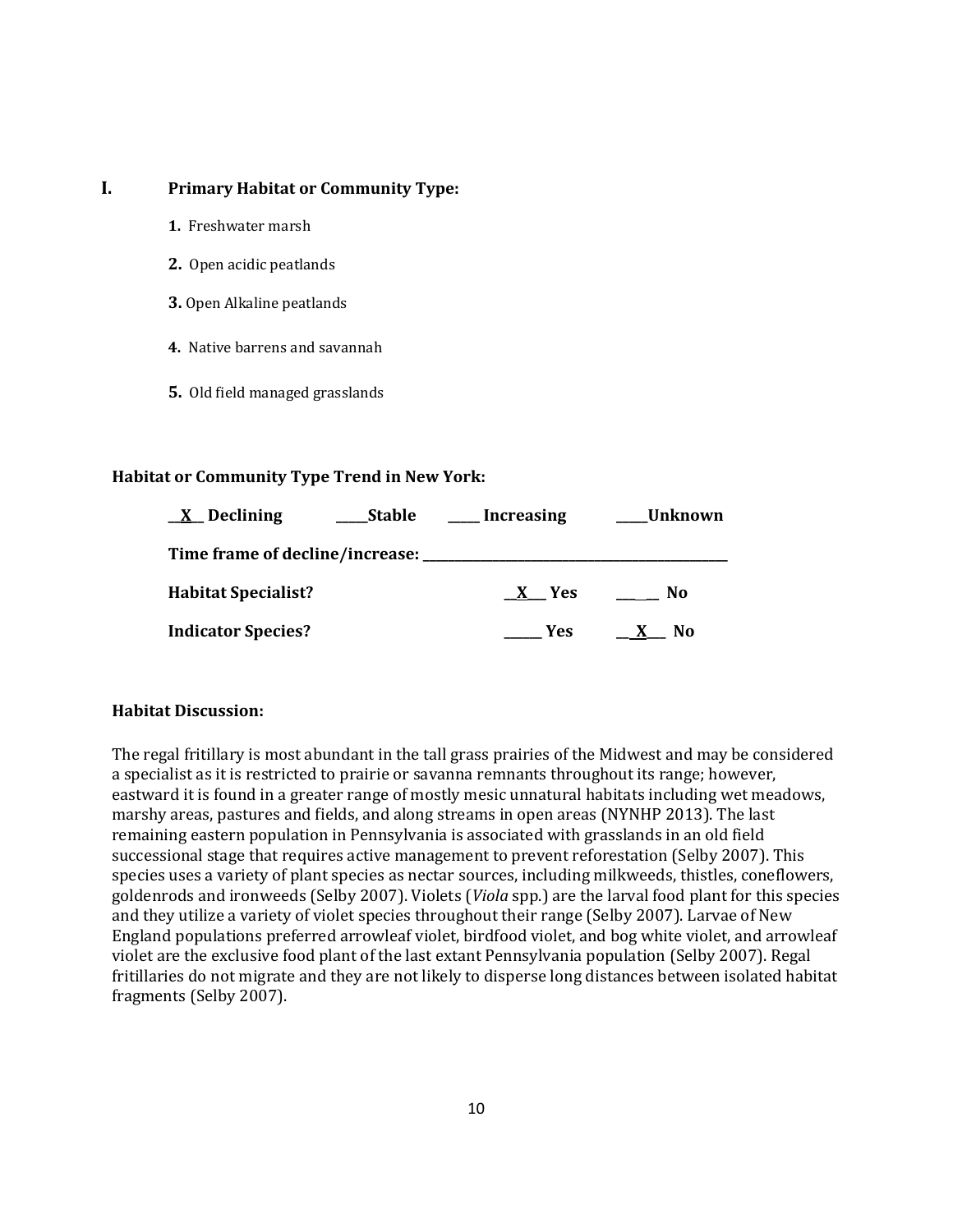- **II. New York Species Demographics and Life History**
	- **\_\_X\_\_\_ Breeder in New York**
		- **\_\_X\_\_ Summer Resident**
		- **\_\_X\_\_ Winter Resident**
		- **\_\_\_\_\_ Anadromous**

**\_\_\_\_\_ Non-breeder in New York**

- **\_\_\_\_\_ Summer Resident**
- **\_\_\_\_\_ Winter Resident**
- **\_\_\_\_\_ Catadromous**
- **\_\_\_\_\_ Migratory only**
- **\_\_\_\_\_Unknown**

### **Species Demographics and Life History Discussion:**

Regal fritillaries have a single generation per year and exhibit extraordinarily high potential fecundity per female (Selby 2007). Mating occurs soon after females emerge in late June to early July, but females do not begin laying eggs until late August – early September (Selby 2007). Females tend to emerge one to two weeks later than males due to a disproportionate larval development rate (NYNHP 2013). As the number of males decreases in late summer, females become more active and lay over 1000 eggs per individual on dead leaves and pebbles as they walk through vegetation (generally from late August to mid-September)(NYNHP 2013). Usually oviposition occurs near but not on *Viola* spp*.* Eggs hatch in three to four weeks and newly hatched larvae seek shelter beneath leaves, immediately going into diapause without feeding (Selby 2007). The following spring, larvae feed on violets and seek shelter during the day. After five molts, they form a chrysalis from which they emerge in approximately 17 days (Selby 2007). Mortality is high for newly hatched larvae as they must survive the harsh winter conditions then immediately locate emerging violet leaves, and are extremely susceptible to disease, parasitoids, and direct and indirect mortality from fires (Selby 2007). Because regal fritillaries do not migrate and are unable to survive in altered landscapes surrounding fragmented prairie remnants, the odds of successfully repopulating distant habitat fragments are low (Selby 2007).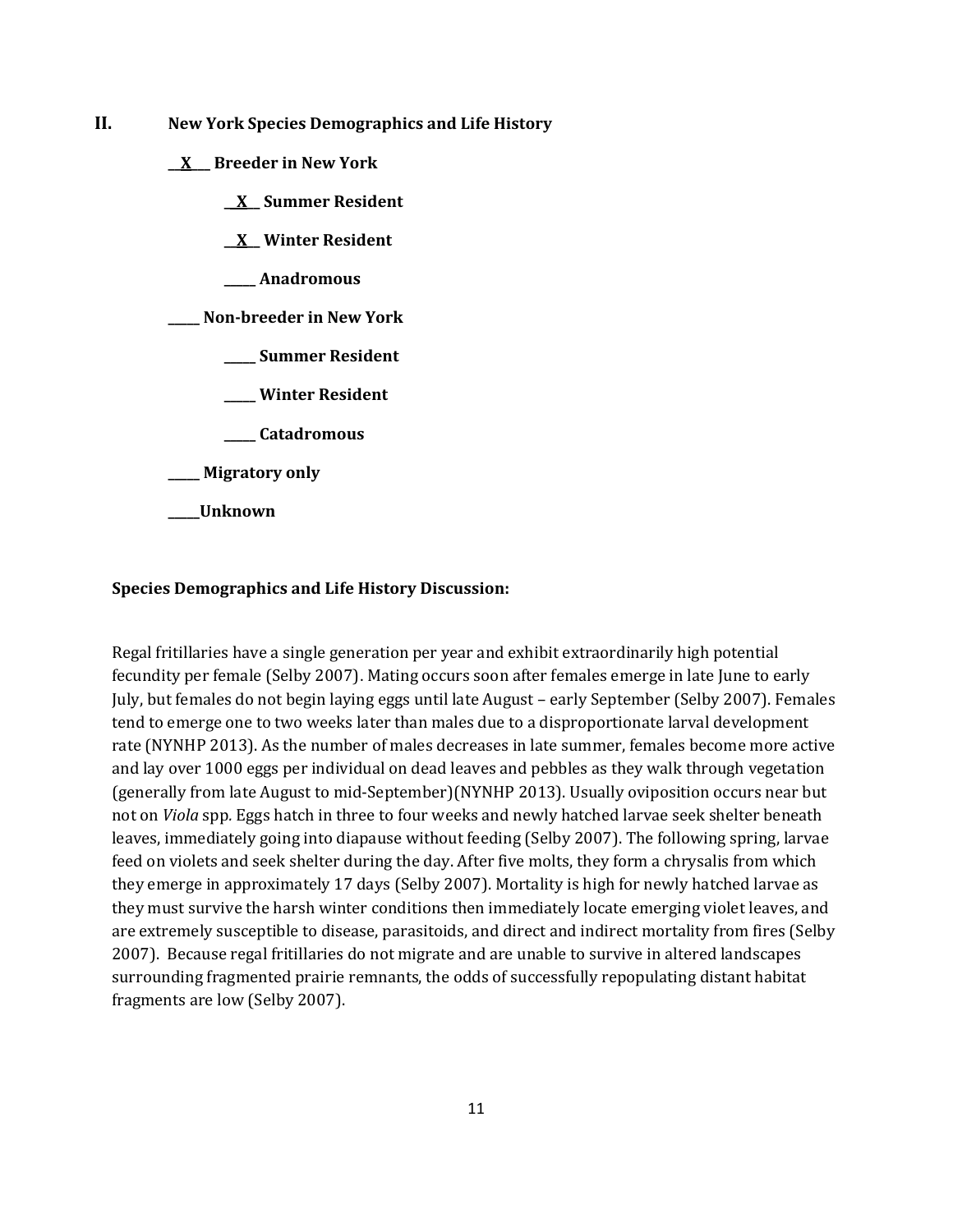## **III. Threats:**

Loss and fragmentation of open habitat to agriculture (other than pasture or hayfield) and development, conversion of fields to plowed croplands, reforestation, pesticides, herbicides, and inappropriate and/or overuse of fire have been the primary factors of decline and vulnerability to this species in New England (NatureServe 2013). Invasive species and encroachment of native woody vegetation are threatening habitat quality and availability of critical resources. Exotic plants such as brome grass (*Bromus* spp.) have degraded or destroyed much western prairie habitat and other invasives may have had an impact eastward (NatureServe 2013).

The absence of fire, grazing and haying can constitute a threat as these activities play an important role in maintaining and shaping prairie habitat. Depending on the timing and intensity, however, they may also pose a threat to the species. For example, violets, which are an important component of the habitat, become less frequent with fire, and high larval mortality rates have been observed in burned areas (NatureServe 2013).

Gypsy moth control must be considered a threat in the northeast and spraying of *Bacillus thuringiensis*, a bacterium commonly used as a pesticide, was strongly implicated for the extirpation of a population in Pennsylvania in the early 1980s (NatureServe 2013).

A reduction in fitness resulting from genetic isolation poses a long-term threat to the viability of the regal fritillary throughout its range. Extremely harsh winters, late hard frosts following a spring thaw, severe storms, or cool damp conditions can all affect survival of larvae and may be consequences of climate change (Selby 2007). Severe storms are thought to have wiped out a few remnant New England island populations and possibly the Long Island population (NatureServe 2013). Overcollecting is a threat to small populations or concentrated occurrences and has been reported to have eradicated at least one population in the past, but this is not a major factor in the overall decline (NatureServe 2013).

## **Are there regulatory mechanisms that protect the species or its habitat in New York?**

**\_\_ \_\_\_ No \_\_\_\_\_ Unknown \_\_X\_\_\_ Yes** 

The regal fritillary is listed as an endangered species in New York and is protected by Environmental Conservation Law (ECL) section 11-0535 and the New York Code of Rules and Regulations (6 NYCRR Part 182). A permit is required for any proposed project that may result in a take of a species listed as Threatened or Endangered, including, but not limited to, actions that may kill or harm individual animals or result in the adverse modification, degradation or destruction of habitat occupied by the listed species.

## **Describe knowledge of management/conservation actions that are needed for recovery/conservation, or to eliminate, minimize, or compensate for the identified threats:**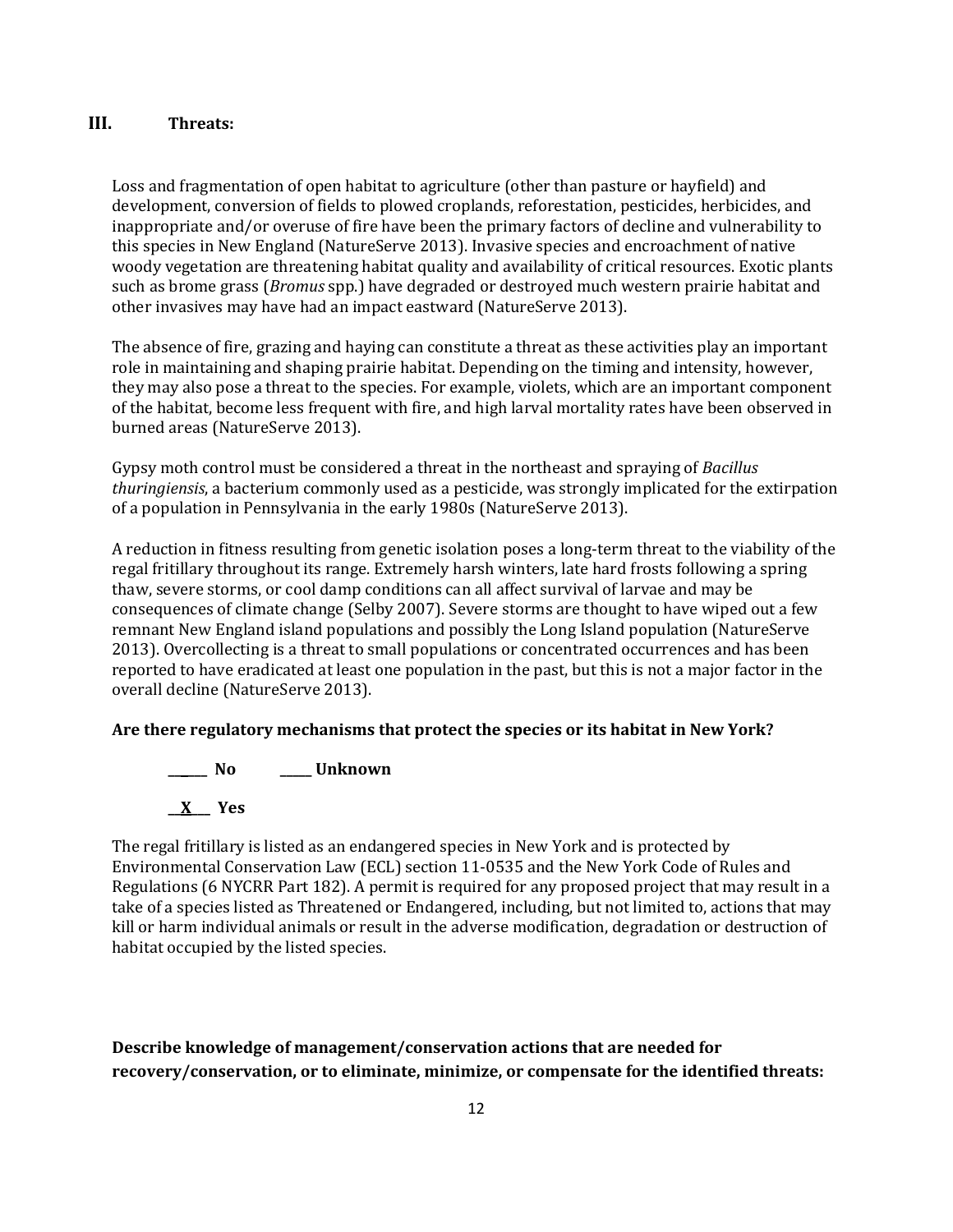The first action needed is to determine if the species is present in New York; historical populations occurred on Long Island and strays have been sighted here so it would be a good place to survey (NYNHP 2013). There is extensive information on management plans and requirements available in the literature that may be referenced if populations in the state are discovered (Selby 2007).

| <b>Conservation Actions</b>             |                                      |  |
|-----------------------------------------|--------------------------------------|--|
| <b>Action</b><br><b>Action Category</b> |                                      |  |
| Law and Policy                          | Policies and Regulations             |  |
| <b>Education and Awareness</b>          | Training                             |  |
| <b>Education and Awareness</b>          | Awareness & Communications           |  |
| Land/Water Protection                   | Site/Area Protection                 |  |
| Land/Water Protection                   | Resource/Habitat Protection          |  |
| Land/Water Management                   | Site/Area Management                 |  |
| Land/Water Management                   | Invasive/Problematic Species Control |  |
| Land/Water Protection                   | Site/Area Protection                 |  |

Conservation actions following IUCN taxonomy are categorized in the table.

The Comprehensive Wildlife Conservation Strategy (NYSDEC 2005) includes recommendations for the following actions for other butterflies, and for the regal fritillary in particular.

#### **Fact sheet:**

Develop fact sheets and other outreach material to educate the public about species at risk Lepidoptera.

#### **Habitat management:**

Determine best management regimes for species in each locality.

#### **Habitat research:**

- Determine precise habitat needs of all life stages.
- Ascertain food plants.
- Determine the relationship between food availability and species numbers.

### **Invasive species control:**

- Identify species which impact negatively on butterfly populations.
- Determine the best control method for those exotic species with minimal repercussions for butterfly populations.

#### **Life history research:**

\_\_\_\_ Investigate the metapopulation dynamics of those species which appear to have distinct populations.